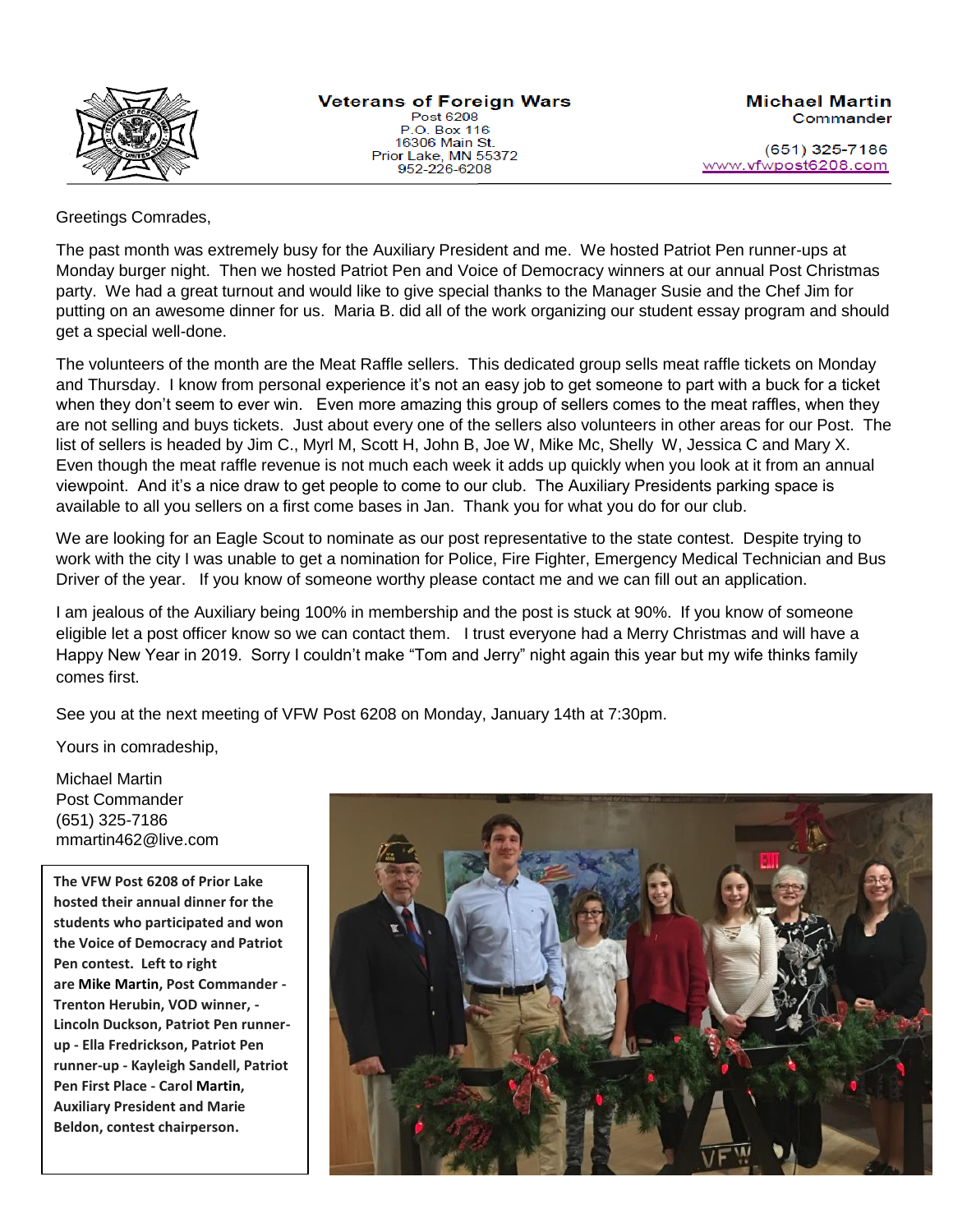

Greetings Auxiliary Members,

We had a Christmas party on Dec 16<sup>th</sup>. Jim served a great meal. Susie and her crew did a good job with the setup, serving and cleanup. Thank you. Everyone had a good time. We had the 1<sup>st</sup> place VOD winner Trenton Herubin and Patriot pen's 1<sup>st</sup> place winner Kaleigh Sandell read their entries. They were very moving. We also heard that Ella Frederickson's Patriot Pens entry was selected by the District to go to State. Congratulations to all our winners.

Membership – Since we made 100% in membership by November  $30<sup>th</sup>$  we received a check for \$25.00. Thanks to all who paid their dues and those who have become new members of the Auxiliary.

We need to make a decision on the future of the Farmers Market; do we want to continue it? Colleen Callahan has taken the lead on the market for the last 2 years. She now wants someone else to take it on. She will work with this person or person(s) during the next few years. We could decide to do it in conjunction with the Post, or work with some other non-profit or let it die. Please give it some thought and come to our January meeting with your ideas.

Soon the snowbirds will be leaving. If you have a forwarding address can you please send it to Louanne Krueger at [louanne.k@integra.net](mailto:louanne.k@integra.net) or call her at 952-447-2398. It cost the post money for all newsletters that are returned and we like to reduce that if we could and also make sure our members get their newsletters. Also if you would like to receive your newsletter by e-mail instead of by mail please let Louanne know and she will update her records.

Dates to remember in January:

Saturday January 5<sup>th</sup> is the district meeting in Wells, MN. There is to be a joint meeting with VFW and VFWA members starting at 12:20 in the Auxiliary room. More winners at the District will be announced. The Auxiliary meeting with follow at 1PM.

Friday January 18 – 20 is the State mid-winter conference at the Marriott in Minneapolis. For more information go to the MN VFW Auxiliary site.

I would like to wish everyone a Merry Christmas and a Happy New Year.

Our next meeting will be Monday, January 14th at 7:30pm; please join us if you're able.

To those who have been ill, we wish you a speedy recovery. To those who have lost a loved one, our prayers are with you.

Loyally,

Caroline Martin Auxiliary President (612) 865-6656 mmartin462@live.com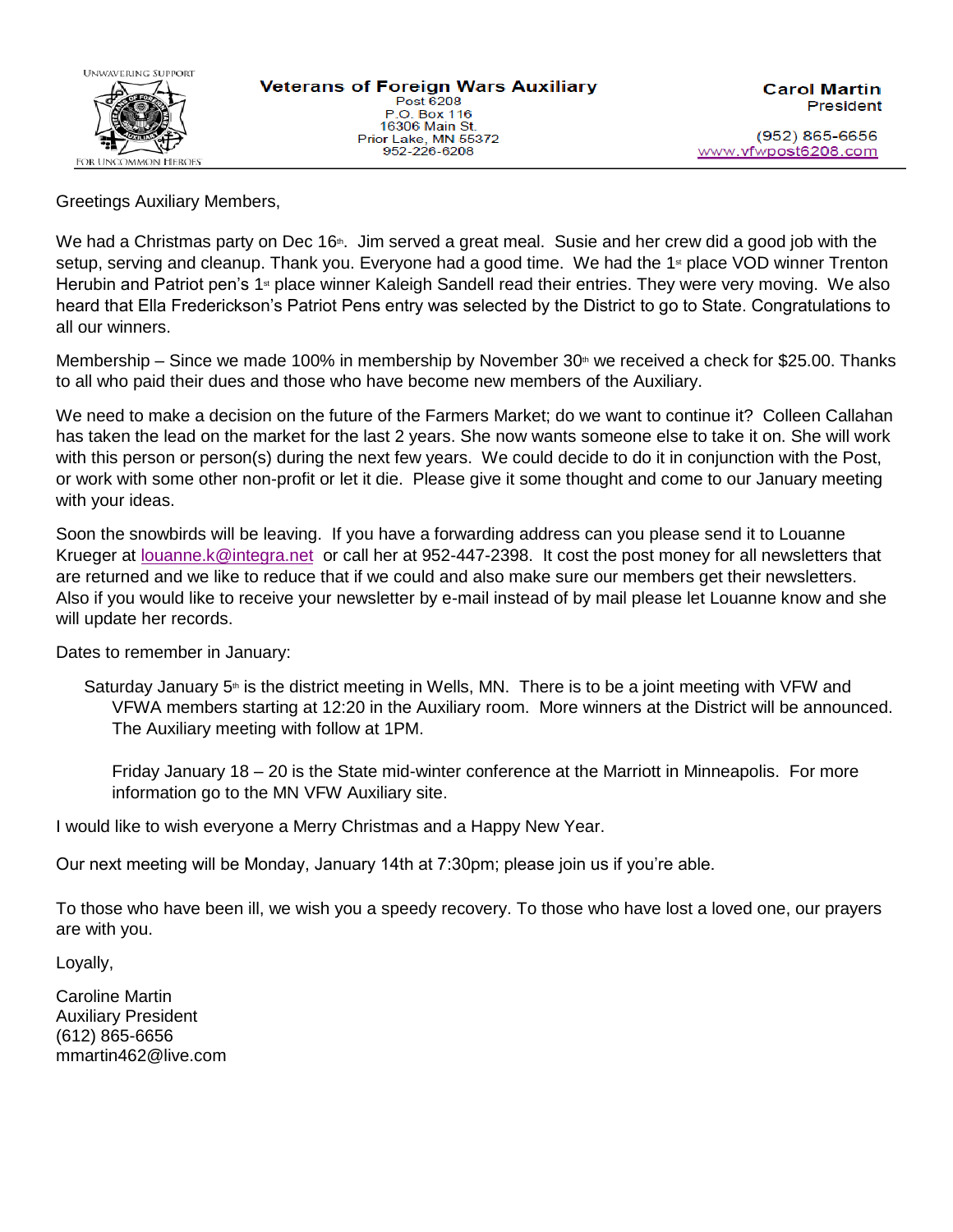#### **VETERANS OF FOREIGN WARS POST 6208** P.O. BOX 116 PRIOR LAKE, MINNESOTA 55372

**NON-PROFIT ORG U.S. Postage**<br>PAID **Prior Lake, MN** 55372 Permit #37

Keturn Service Kequested

S.

Place label here

## **Dated Material-Please Deliver ASAP**



VFW Post And Auxiliary Roster 2018 - 2019

| <b>Michael Martin</b><br>Commander |                       | <b>Auxiliary President</b>            | <b>Caroline Martin</b> |  |  |
|------------------------------------|-----------------------|---------------------------------------|------------------------|--|--|
| <b>Senior Vice Commander</b>       | Rachel Maloney        | <b>Senior Vice President</b>          | Josie Schmaltz         |  |  |
| <b>Junior Vice Commander</b>       | Dave Thompson         | <b>Junior Vice President</b>          | Mary Giles             |  |  |
| Adjutant                           | Lee Seurer            | Secretary                             | Freida Barlage         |  |  |
| Quarter Master                     | Ed Speiker            | <b>Treasurer</b>                      | Carol Dresen           |  |  |
| Chaplain                           | Cheryl Burton         | Chaplain                              | Darlene Davidson       |  |  |
| Surgeon                            | Sherri Beaupre        | <b>Conductor/Patriotic Instructor</b> | <b>Ron Tessmer</b>     |  |  |
| <b>Judge Advocate</b>              | <b>Rich Davidson</b>  | Guard                                 | Louanne Krueger        |  |  |
| <b>Gambling Chairman</b>           | Chuck Dresen          | <b>Trustee - 1 Year</b>               | Darlene Davidson       |  |  |
| <b>House Committee Chairman</b>    | David Lathrop         | Trustee - 2 Year                      | Sharon Draeger         |  |  |
| Legislative Chairman               |                       | Trustee - 3 Year                      | Mary Lou Lannon        |  |  |
| <b>Blood Chairman</b>              | <b>Chuck Dresen</b>   | <b>Americanism</b>                    | Liz Speiker            |  |  |
| <b>Steak Fry Chairman</b>          |                       | Hospital                              | Pat Cates              |  |  |
| <b>Pancake Breakfast Chair</b>     | <b>Robert Herubin</b> | Legislative                           | <b>Rick Draeger</b>    |  |  |
| Americanism                        | Mike McGahey          | <b>MN Scholarships</b>                | Darlene Davidson       |  |  |
| <b>Honor Guard</b>                 | David Lathrop         | <b>National Scholarships</b>          | Maria Belden           |  |  |
| <b>Youth Activities</b>            | <b>Bob Schmokel</b>   | <b>Veterans &amp; Family Support</b>  | Ann Cole               |  |  |
| POW/MIA                            | <b>King Cole</b>      | <b>Youth Activities</b>               | Louanne Krueger        |  |  |
| <b>Service Officer</b>             | <b>Floyd Nagler</b>   | <b>Buddy Poppy/National Home</b>      | Caroline Martin        |  |  |